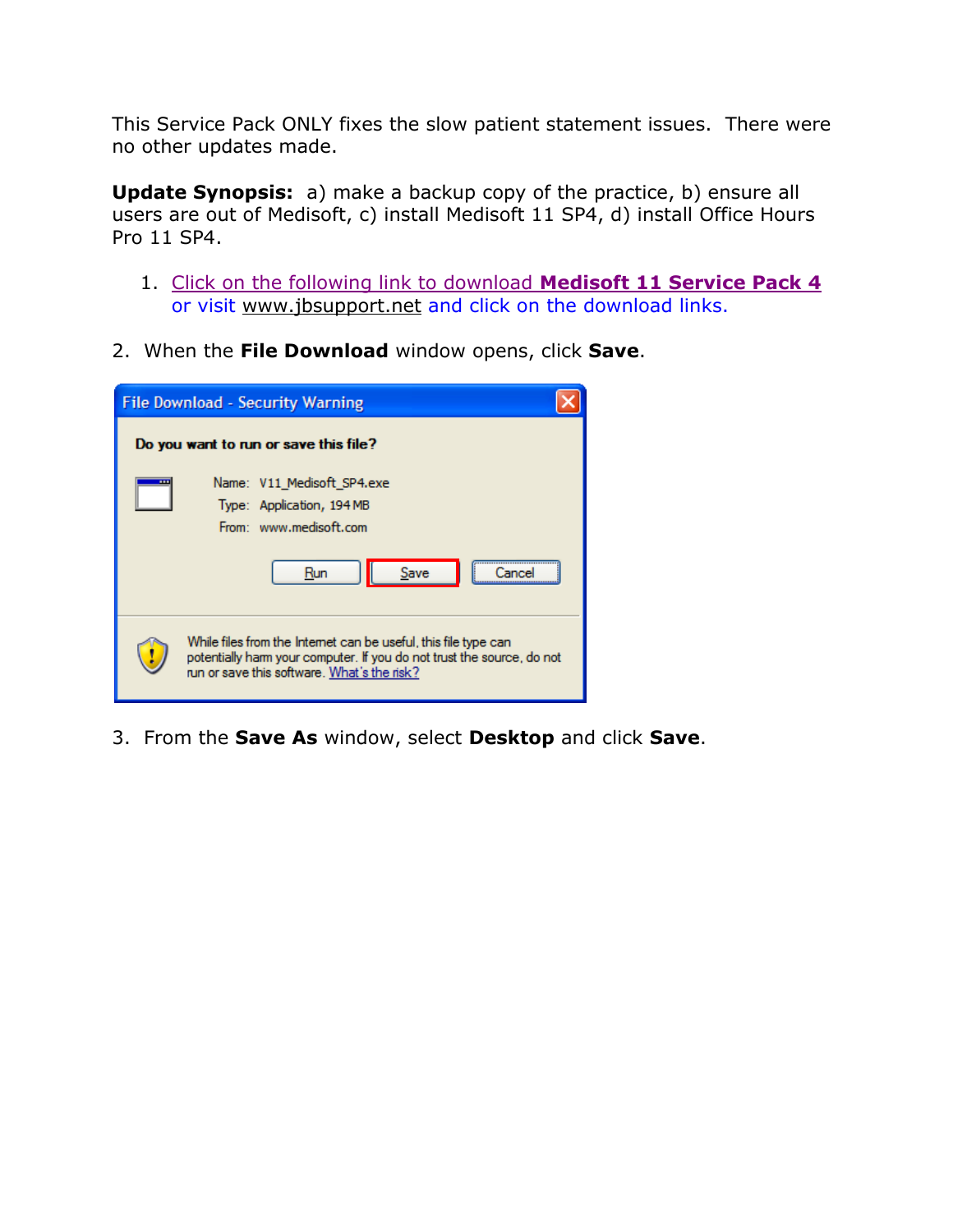

4. After the service pack completes its download, double-click on the **V11\_Medisoft\_SP4.exe** icon.



## 5. Click **Next** in the **Warning** window.

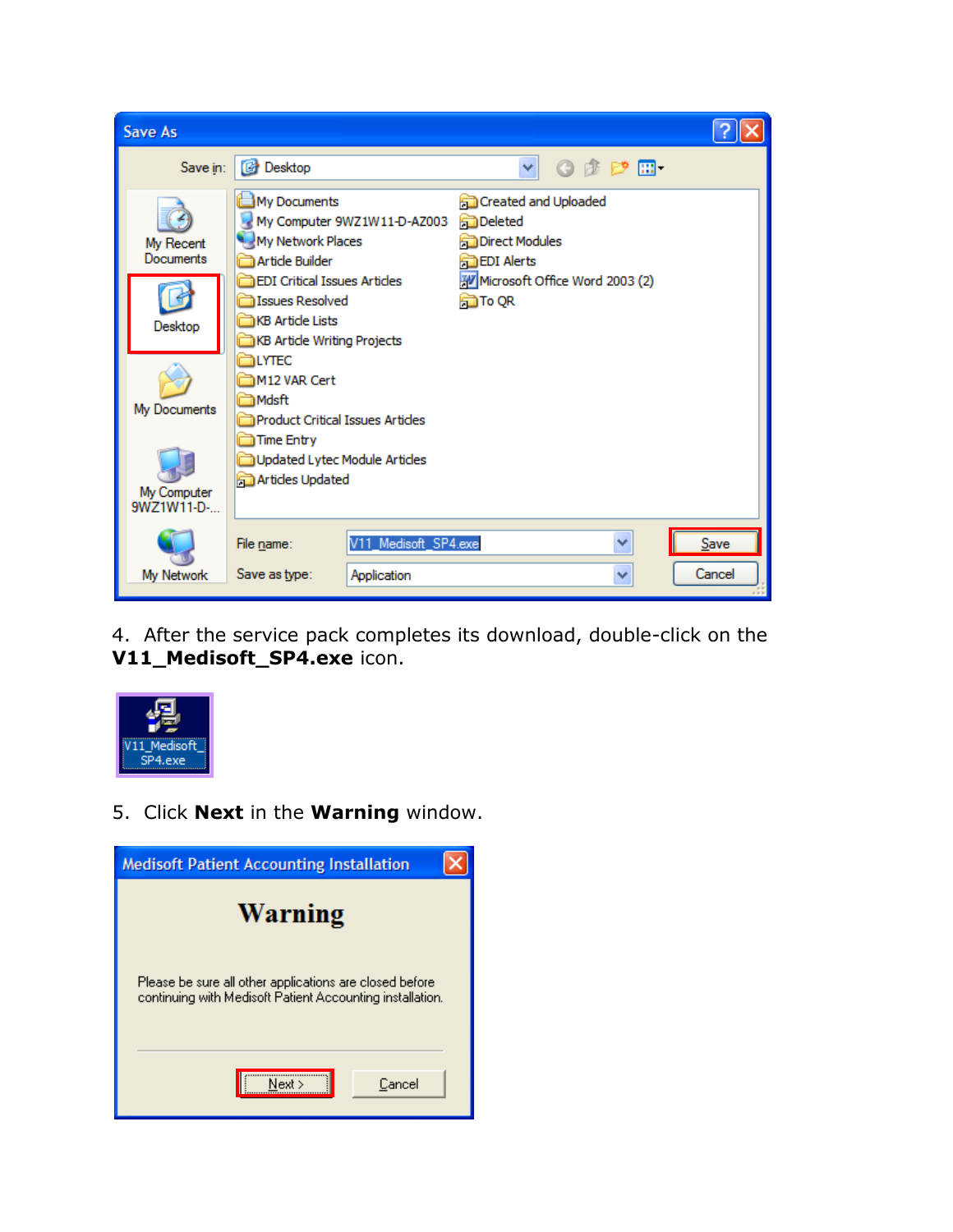6. Select the version of Medisoft to install based on the first four serial numbers found on the Medisoft CD case. Click **Next**.



7. Click on **I Accept** in the **Software License Agreement** window.

|                                            | Medisoft Network Professional 11 SP3 Installation                                                                                                                                                                                                                                                                                                                                                                                                                                                                                                                                                                                                                 |  |
|--------------------------------------------|-------------------------------------------------------------------------------------------------------------------------------------------------------------------------------------------------------------------------------------------------------------------------------------------------------------------------------------------------------------------------------------------------------------------------------------------------------------------------------------------------------------------------------------------------------------------------------------------------------------------------------------------------------------------|--|
|                                            | End User License Agreement                                                                                                                                                                                                                                                                                                                                                                                                                                                                                                                                                                                                                                        |  |
|                                            | SOFTWARE LICENSE AGREEMENT<br>License Agreement<br>NDCHealth Corporation d/b/a Per-Se Technologies<br>("Per-Se") grants to the original purchaser ("Purchaser") a<br>nontransferable, nonexclusive license to use the<br>accompanying software (the "Software") in<br>machine-readable, object code form only, and the<br>associated documentation for the private use of<br>Purchaser as set forth in the Permitted Uses and<br>Prohibited Uses sections below. Acceptance and use of<br>the Software acknowledges Purchaser's agreement to<br>abide by the terms of this License Agreement.<br>Disclaimer<br>Per-Se makes no representations or warranties with |  |
| <u>l</u> Accept<br>< <u>B</u> ack<br>Lance |                                                                                                                                                                                                                                                                                                                                                                                                                                                                                                                                                                                                                                                                   |  |
|                                            |                                                                                                                                                                                                                                                                                                                                                                                                                                                                                                                                                                                                                                                                   |  |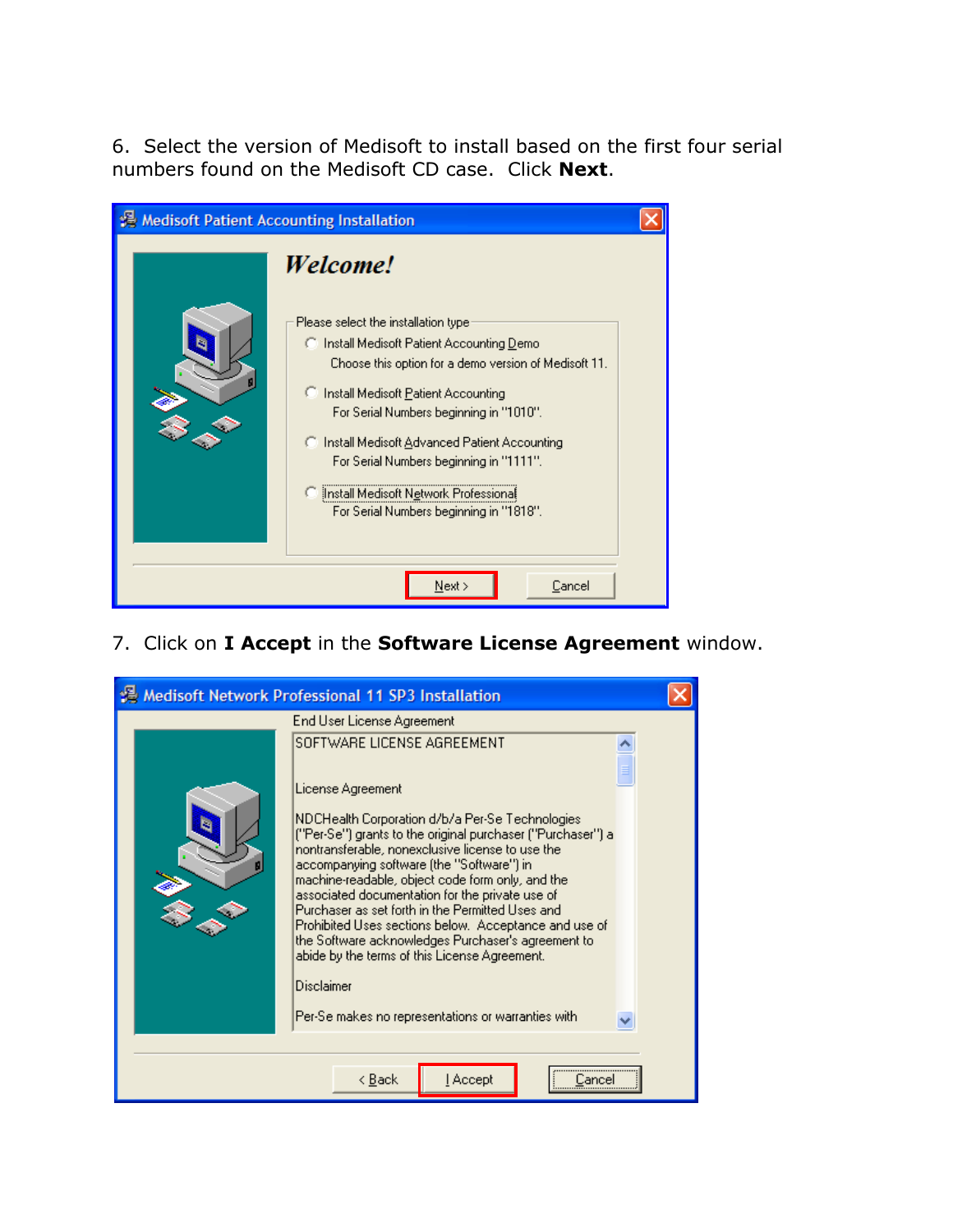8. Leave the default settings in the **Select Installation Type** window and click **Next**.

|    | <b>A</b> Medisoft Network Professional 11 SP3 Installation                                            |  |
|----|-------------------------------------------------------------------------------------------------------|--|
| k. | <b>Select Installation Type</b><br>Install Types<br>Express Install (Recommended)<br>C Custom Install |  |
|    | Ⅳ Install Communication Manager<br>More Information<br><br>$\leq$ Back<br>Cancel<br>Next              |  |

9. Click **Next** in the **Ready to Install** window.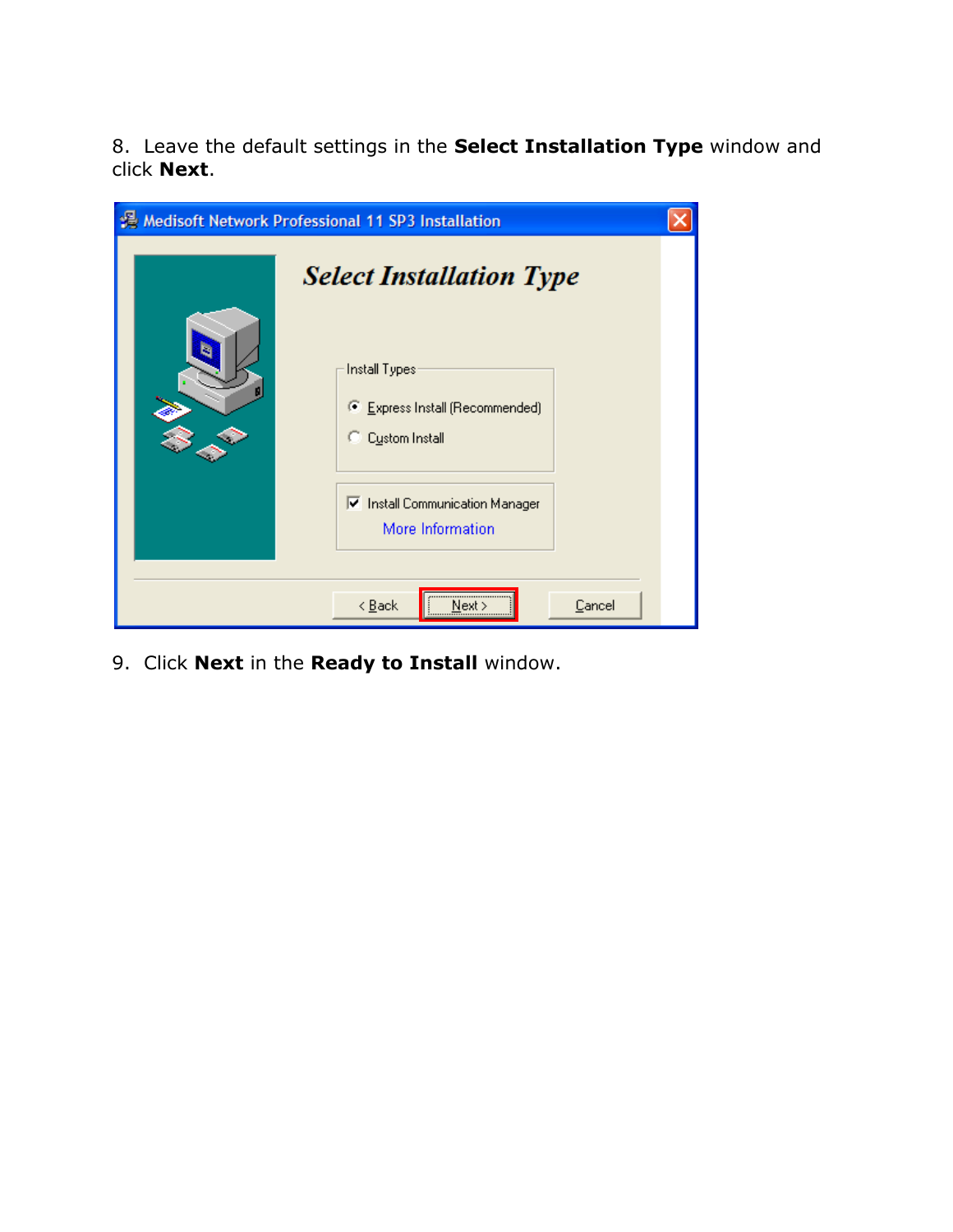

10. When the **Communications Manager Installation** window appears, click **Next**.

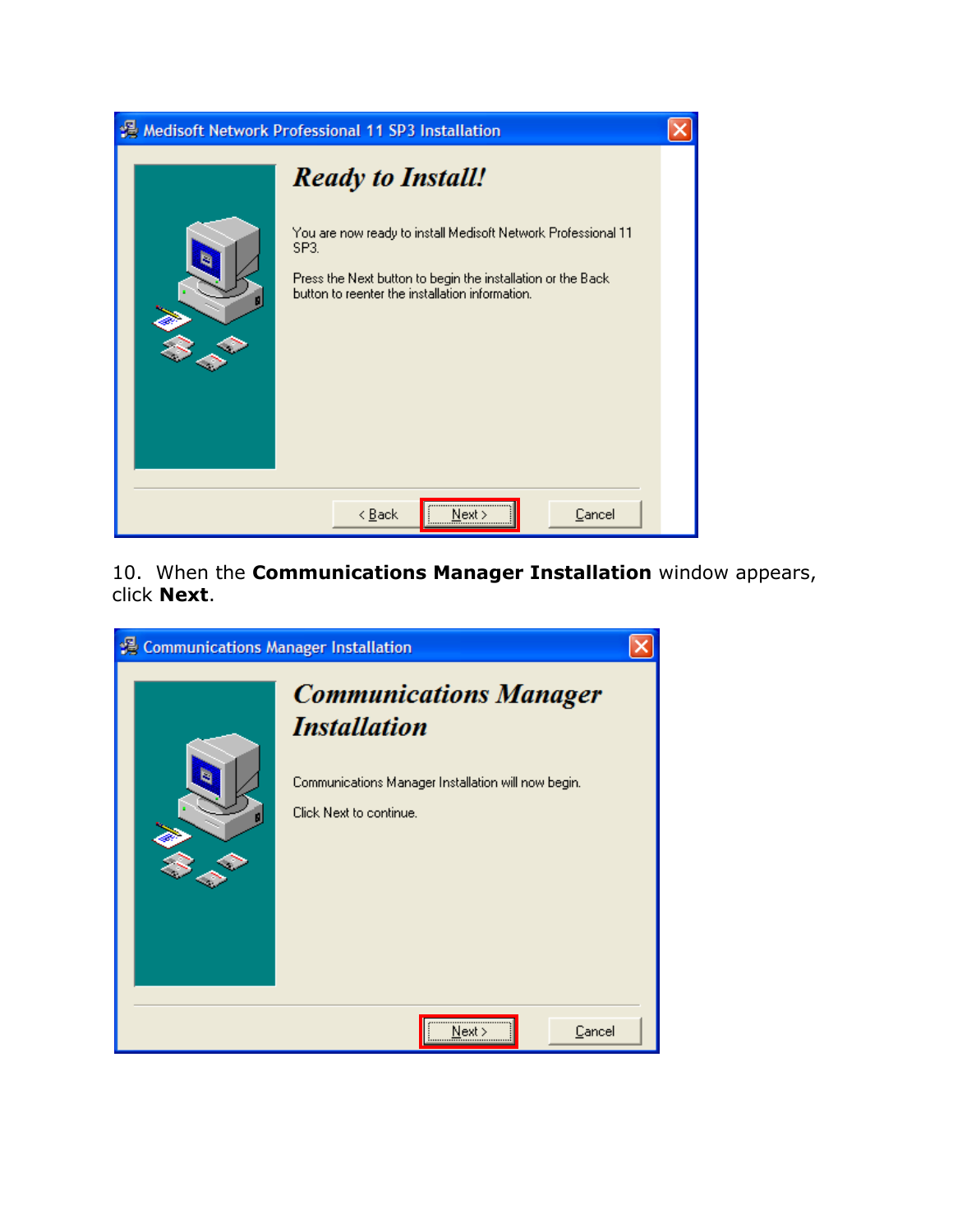11. When the **Communications Manager Installation Completed** window opens, click **Finish**.

| 景 Communications Manager Installation |                                                                                                                                                 |  |
|---------------------------------------|-------------------------------------------------------------------------------------------------------------------------------------------------|--|
|                                       | <b>Installation Completed!</b><br>Communications Manager has been successfully installed.<br>Press the Finish button to exit this installation. |  |
|                                       | <br>Cancel                                                                                                                                      |  |

12. When the **Installation Completed** window opens, click **Finish**.

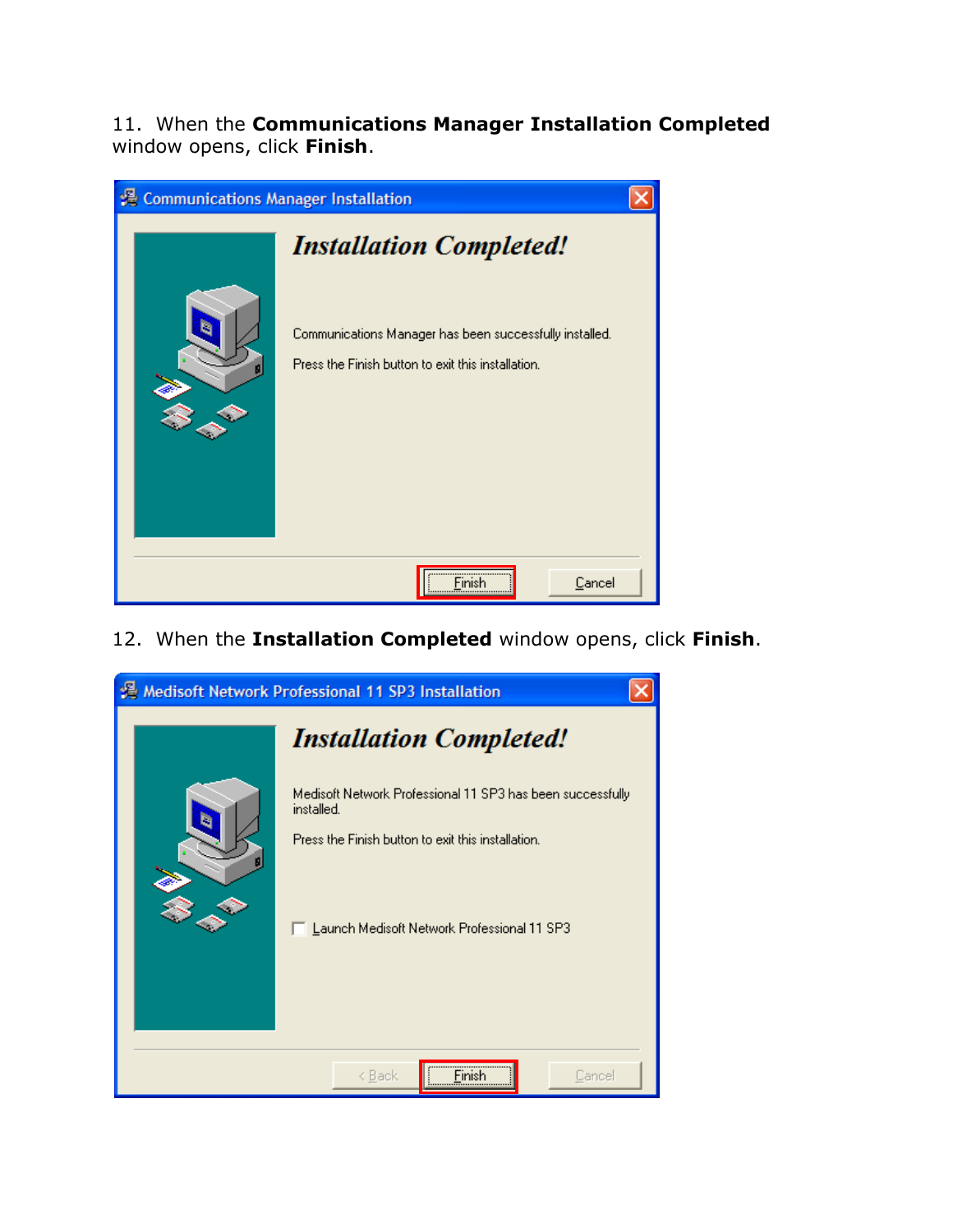If you are using Office Hours Pro, follow the steps below to install the update.

- 1. Click here to download **[Office Hours Pro Service Pack 4](http://www.jbsupport.net/files/Medisoft%20v11/SP4/V11_OHP_SP4.exe)** or visit [www.jbsupport.net](http://www.jbsupport.net/) and click on the download links.
- 2. When the **File Download** window opens, click on **Save**.

| <b>File Download - Security Warning</b>                                                                                                                                                  |  |  |  |
|------------------------------------------------------------------------------------------------------------------------------------------------------------------------------------------|--|--|--|
| Do you want to run or save this file?                                                                                                                                                    |  |  |  |
| Name: V11 OHP SP4.exe<br>Type: Application, 33.3 MB<br>From: www.medisoft.com<br>Save<br>Run                                                                                             |  |  |  |
| While files from the Internet can be useful, this file type can<br>potentially harm your computer. If you do not trust the source, do not<br>run or save this software. What's the risk? |  |  |  |

3. Select **Desktop** and click on **Save**.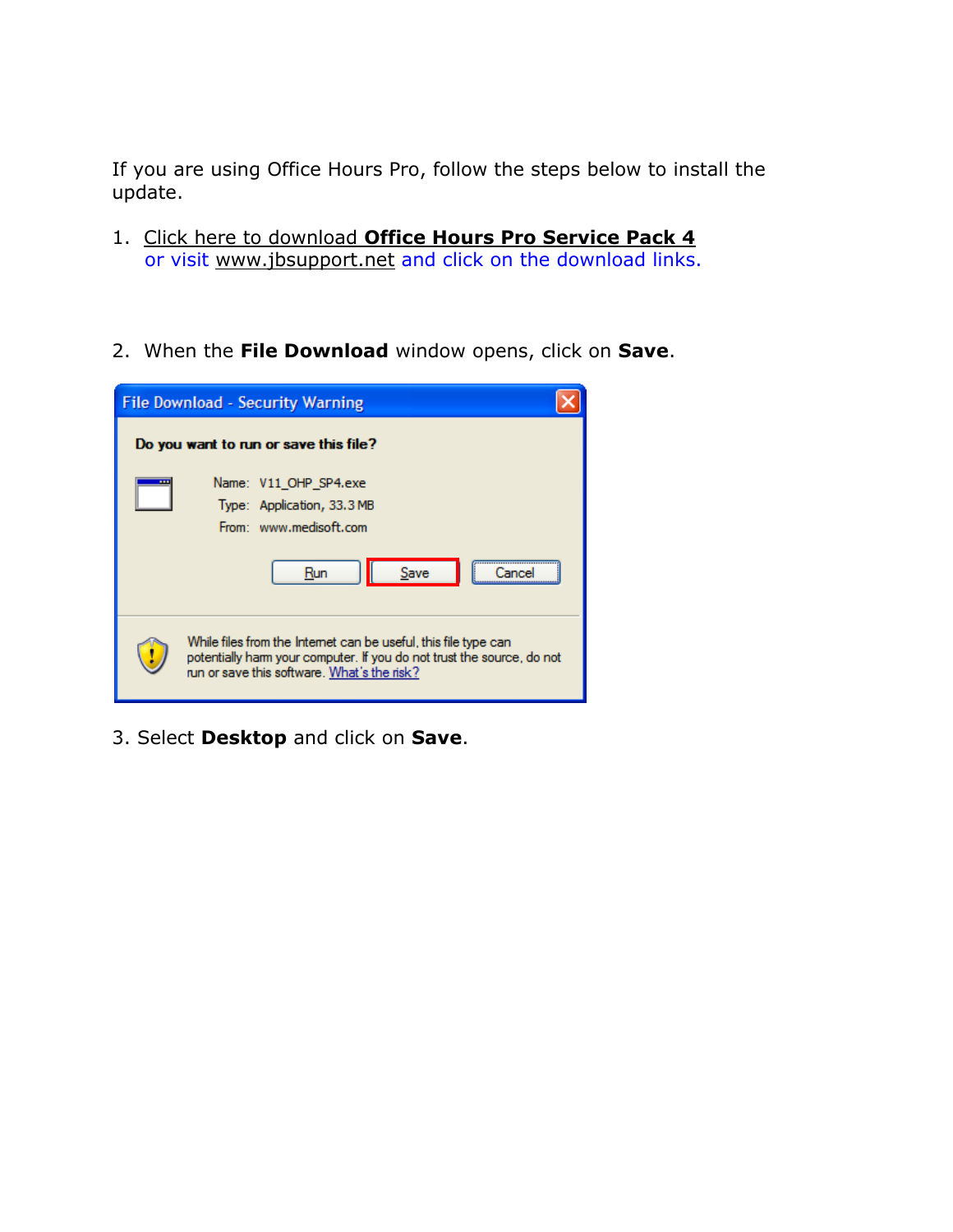

4. Once the download is complete, double-click on the **V11\_OHP\_SP4.exe** icon.



5. Select the version of OHP to install based on the first four serial numbers found on the OHP CD case. Click **Next**.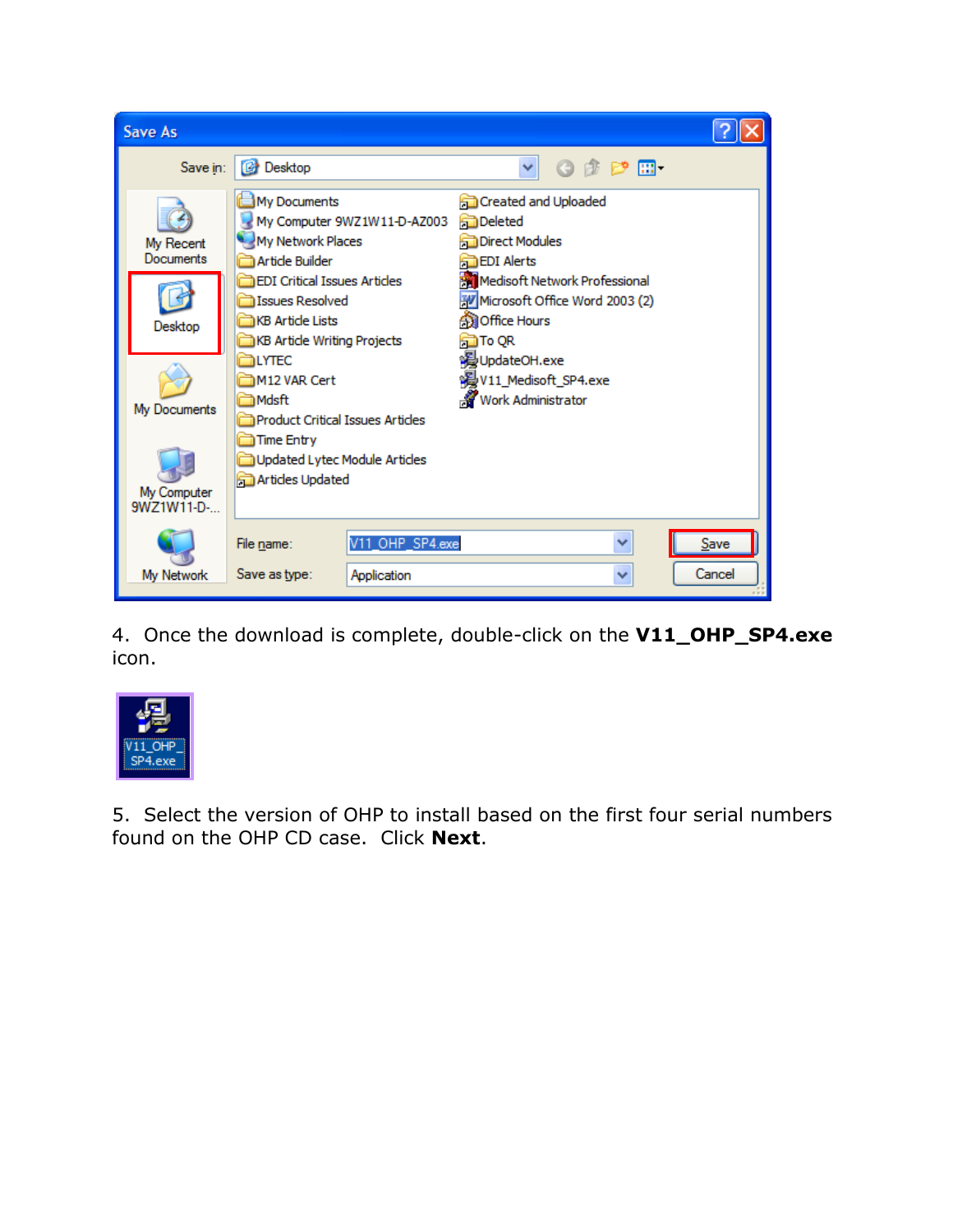| 误 Office Hours Professional Installation |                                                                                                                                                                                                                                                                                                                  |  |
|------------------------------------------|------------------------------------------------------------------------------------------------------------------------------------------------------------------------------------------------------------------------------------------------------------------------------------------------------------------|--|
|                                          | Welcome!                                                                                                                                                                                                                                                                                                         |  |
|                                          | Please select the installation type<br>C Install Office Hours Professional Demo<br>Choose for a demo version of Office Hours Pro 11.<br>C Install Office Hours Professional<br>For Serial Numbers beginning in "2121".<br>Install Office Hours Professional for Netwo<br>For Serial Numbers beginning in "2828". |  |
| Next<br>Cancel                           |                                                                                                                                                                                                                                                                                                                  |  |

6. Click on **I Accept** in the **Software License Agreement** window.

| Office Hours Professional for Networks 11 SP4 Installation                                                                                                                                                                                                                                                                                                                                                                                                                                                                                                                            |  |
|---------------------------------------------------------------------------------------------------------------------------------------------------------------------------------------------------------------------------------------------------------------------------------------------------------------------------------------------------------------------------------------------------------------------------------------------------------------------------------------------------------------------------------------------------------------------------------------|--|
| End User License Agreement                                                                                                                                                                                                                                                                                                                                                                                                                                                                                                                                                            |  |
| SOFTWARE LICENSE AGREEMENT                                                                                                                                                                                                                                                                                                                                                                                                                                                                                                                                                            |  |
| License Agreement<br>NDCHealth Corporation d/b/a Per-Se Technologies.<br>("Per-Se") grants to the original purchaser ("Purchaser") a<br>nontransferable, nonexclusive license to use the<br>accompanying software (the "Software") in<br>machine-readable, object code form only, and the<br>associated documentation for the private use of<br>Purchaser as set forth in the Permitted Uses and<br>Prohibited Uses sections below. Acceptance and use of<br>the Software acknowledges Purchaser's agreement to<br>abide by the terms of this License Agreement.<br><b>Disclaimer</b> |  |
| Per-Se makes no representations or warranties with                                                                                                                                                                                                                                                                                                                                                                                                                                                                                                                                    |  |
|                                                                                                                                                                                                                                                                                                                                                                                                                                                                                                                                                                                       |  |
| < <u>B</u> ack<br><u>I</u> Accept<br>Cance                                                                                                                                                                                                                                                                                                                                                                                                                                                                                                                                            |  |

7. Leave the default installation type as **Express**, and click **Next**.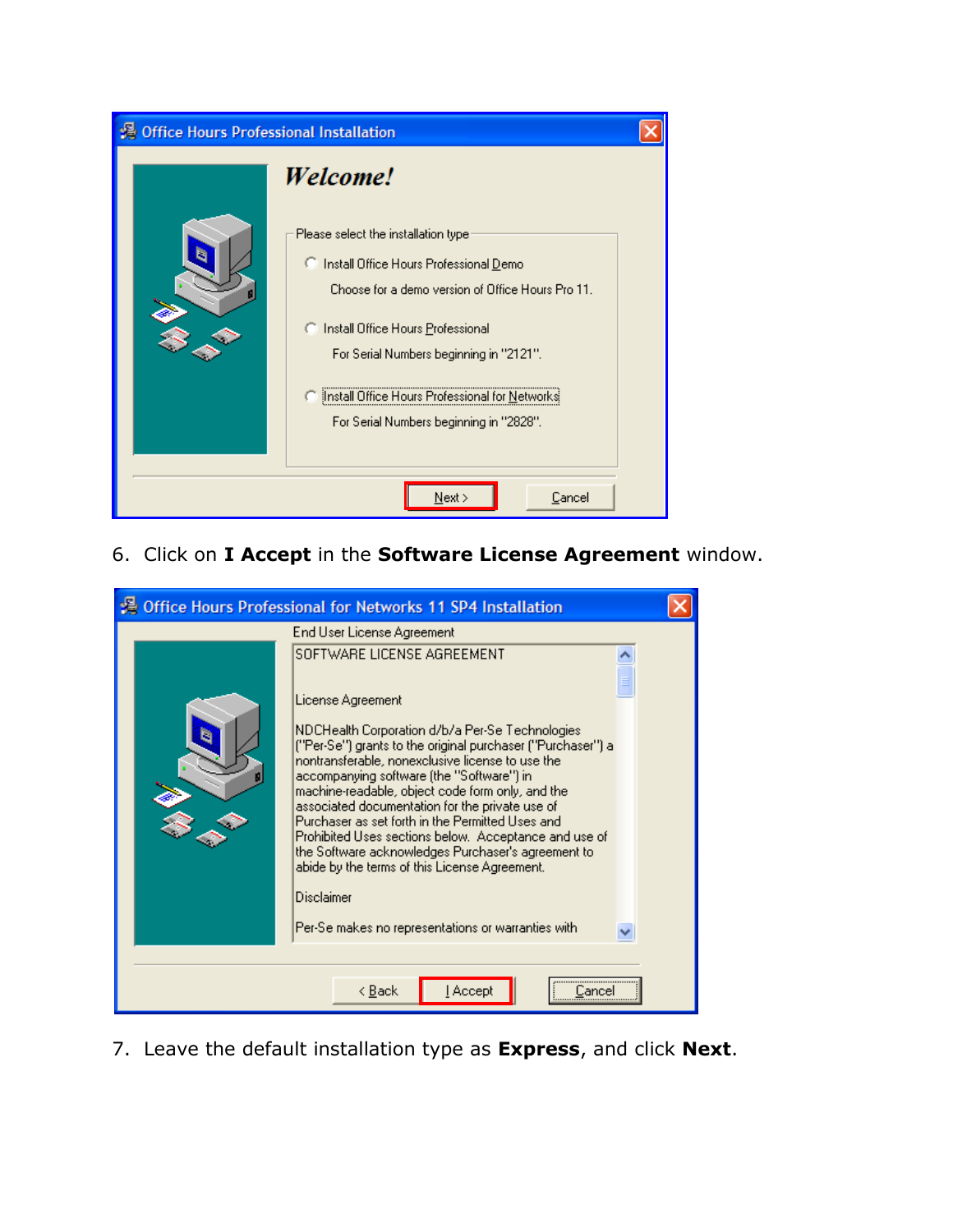| <b>B</b> Office Hours Professional for Networks 11 SP4 Installation                                                                                             |  |
|-----------------------------------------------------------------------------------------------------------------------------------------------------------------|--|
| <b>Select Installation Type</b><br>Install Types<br><b>Express Install (Recommended)</b><br>Custom Install<br>Install Communication Manager<br>More Information |  |
| <br>Cancel<br>$\leq$ $\underline{B}$ ack<br>Next                                                                                                                |  |

8. From the **Ready to Install** window, click **Next**.



9. Click **Finish** when the **Installation Completed** window appears.